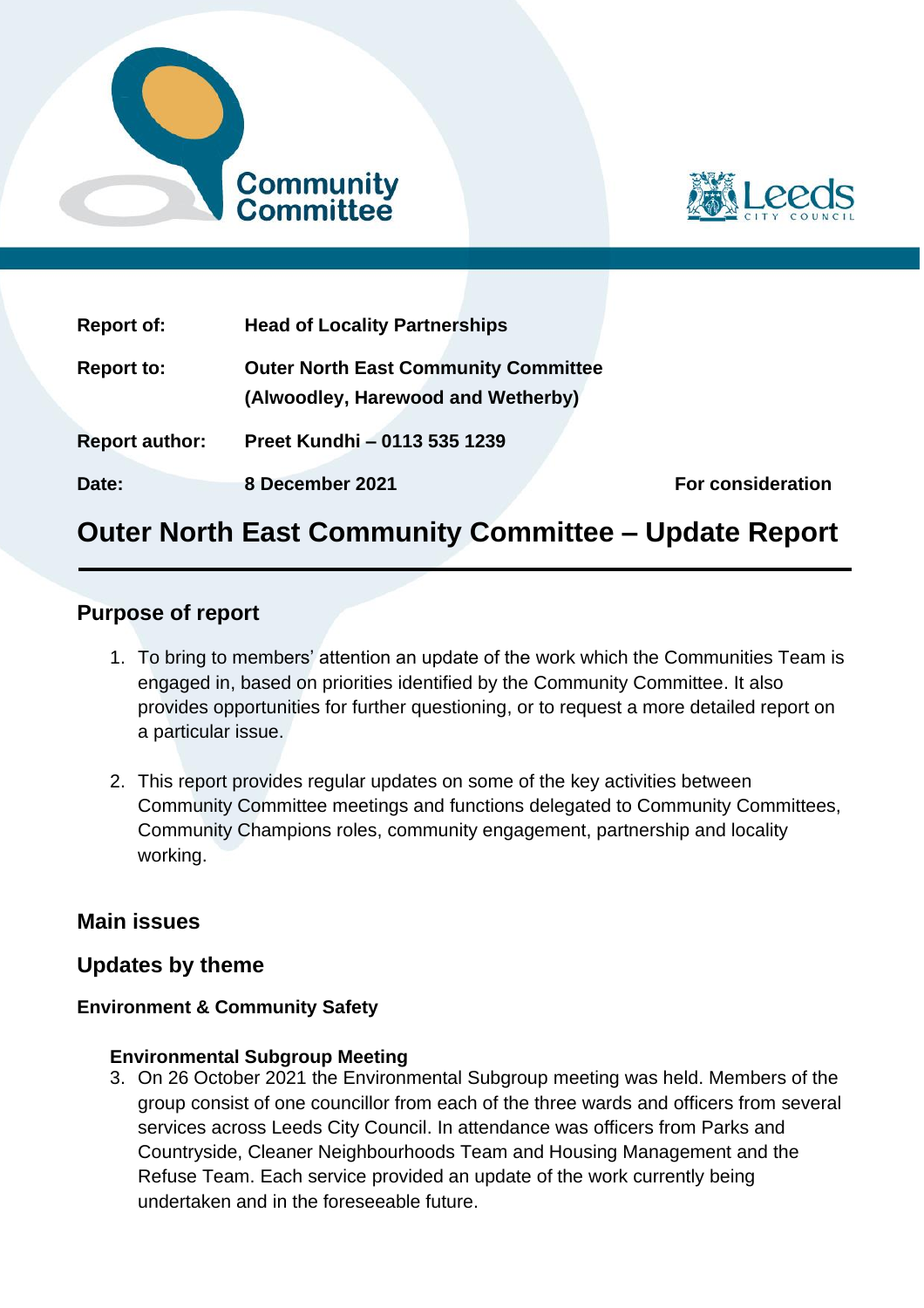Parks and Countryside advised the members of the subgroup of the Arium Horticultural Grant, where local In Bloom group can apply for up to £1,000 per year on environmental projects. This information was then disseminated to the Town and Parish Councils. The Cleaner Neighbourhoods Team provided an update in regard to their de-leafing schedule.

### **Wike Ridge In Bloom**

- 4. Wike Ridge in Bloom are a voluntary organisation set up on 25 August 2021 by residents of Wike Ridge Estate. The aim of the group is to bring the community together to work collectively by improving the estate communal areas through horticultural projects.
- 5. In the short time that the group have been established they have made significant progress in improving the appearance and maintenance of trees and shrubs on the estate. The group have created a flower bed, filled with winter flowering violas at the estate entrance. With the help of several estate volunteers, the Wike Ridge In Bloom group planted in the region of 8000 bulbs (daffodils, crocuses, hyacinths and bluebells) to make the estate bloom in the Spring.
- 6. The Wike Ridge In Bloom have also benefited by having six large flower/shrub planters, which have been positioned at various sites along Wike Ridge Avenue to enhance the appearance of the communal green areas.
- 7. The Wike Ridge In Bloom Group have set up a programme of activity that will continue the shrub/tree maintenance work throughout the Winter months and into the Spring.
- 8. The Alwoodley councillors have also funded a notice board for the estate which would widen the groups communication reach to those residents who do not participate in social media.

# **Pollinators Project In Thorner**

9. The Harewood councillors are working in partnership with The Thorner Trees Group, Thorner Parish Council and the Arium to deliver on this project. The aim is to use install seven wooden boxes that can be planted with low maintenance plants for pollinators. Also, to be added would be some small information boards to the boxes to inform people why pollinators are important. At the time of writing, a site visit is planned with Cllr Robinson, the Communities Team and the Arium to take the project forward.

#### **Recycling on the Go Bins in Wetherby**

10.In October the new Recycling 'On The Go bins were launched in Wetherby to encourage recycling of food and drink packaging out of the home, when on the street, shopping locally or out for a stroll. The bins were funded from a Waste and Resources Action Programme (WRAP) grant and supported by Zero Waste Leeds, with Leeds Coty Council emptying and recycling the waste. The eye-catching bright orange and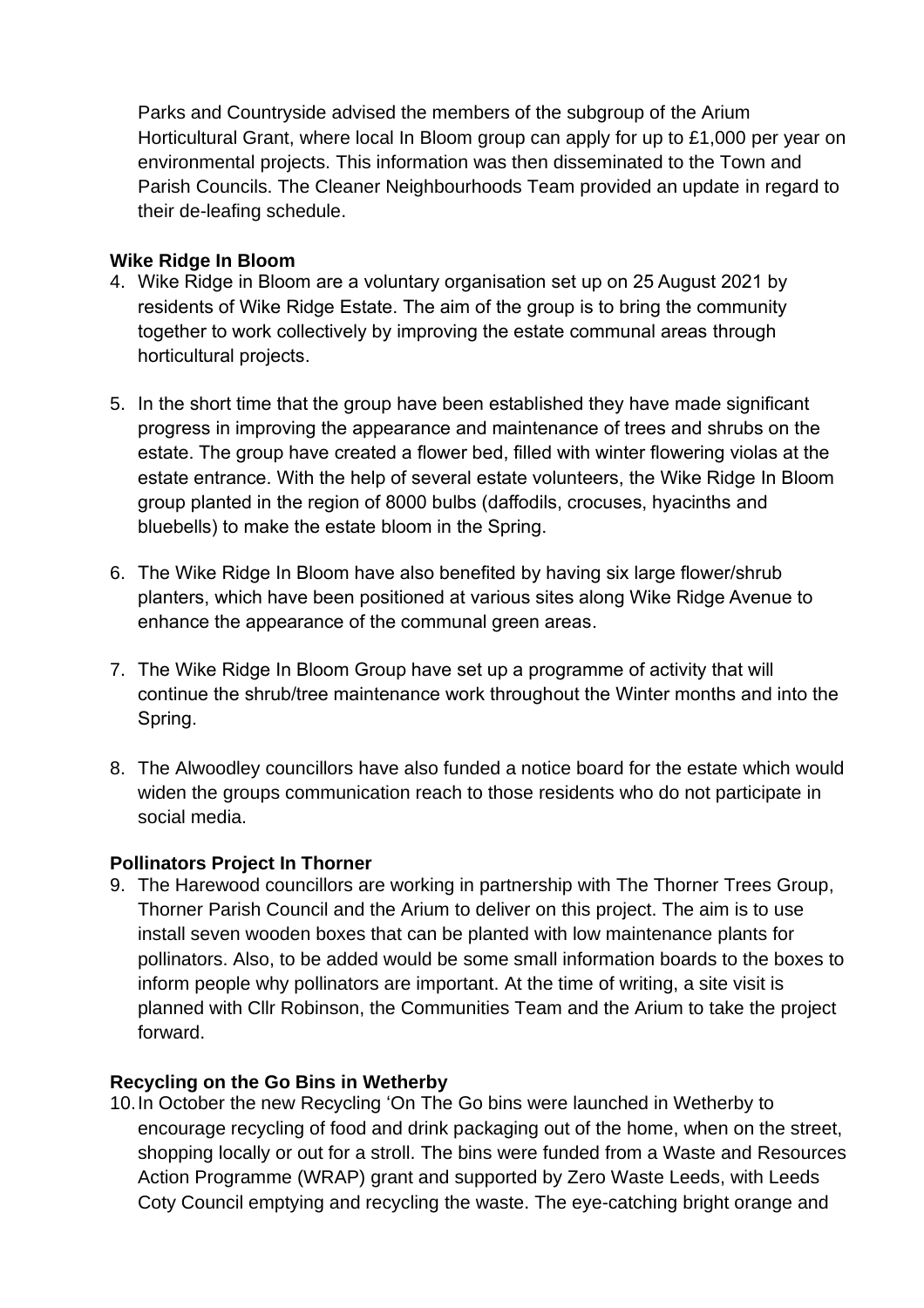yellow bins, as part of the #LeedsByExample project, were located around five of the highest footfall areas of Wetherby centre, in consultation with the Wetherby Councillors.

# **Leeds Festival Working Group**

11.A working group has been set up to discuss Leeds Festival 2022. The group is cochaired by the Harewood and Wetherby Councillors. Invited to be part of the working group is Leeds City Council Officers, Leeds Festival event management, the Police and councillors from the Town and Parish Councils in both wards. The purpose of the group is to look at local concerns and ways that the festival can improve matters for local residents and attendees of the festival for 2022. The first meeting took place last month and a second meeting is due to that place before Christmas.

# **Crime Reduction Roadshows – Moor Allerton Shopping Centre**

- 12.The Neighbourhood Policing Team held a Crime Reduction Roadshow on 22 November at the Moor Allerton Shopping Centre, which was funded by Alwoodley Councillors. The event was held before Christmas to advise and educate residents about home security measures. As this is seen as a vulnerable and opportunist time when high valued goods are bought as presents and families are out and about to visit each other.
- 13.By utilising the West Yorkshire Police exhibition van, Crime Reduction Officers supply information leaflets, as well as discussing concerns and offering bespoke advice to residents. Also, where appropriate, a visit from the Crime Reduction Officer was arrange to advise on specific issues. The offer of advice was extended by providing some simple home security devices, such as; timer switches, window / door alerts and sash jammers.

# **Grit Bin Installation and Refills**

14.All three wards have been working with the Communities Team and the Highways Service to ensure that grit bins are refilled or installed, to ensure that local residents are prepared for the coming winter months.

# **Children and Families**

# **Bonfire Night Diversionary Activity Funding**

- 15.As there were no Leeds City Council organised Bonfire events held in the community due to the pandemic, the funding was used instead for local organisations and Third sector partners to put on diversionary activities over the Halloween and Bonfire period.
- 16. The Zone located in Alwoodley held an 'Everything BUT the Fire' event held at The Zone Youth Centre. The event was an informal education about the life and death of Guy Fawkes; his story and the traditions that followed. "Everything BUT the Fire" included all the traditional and symbolic Bonfire night customs without the fireworks or fire in a safe space for young people. It will be an inter-generational community event for all ages.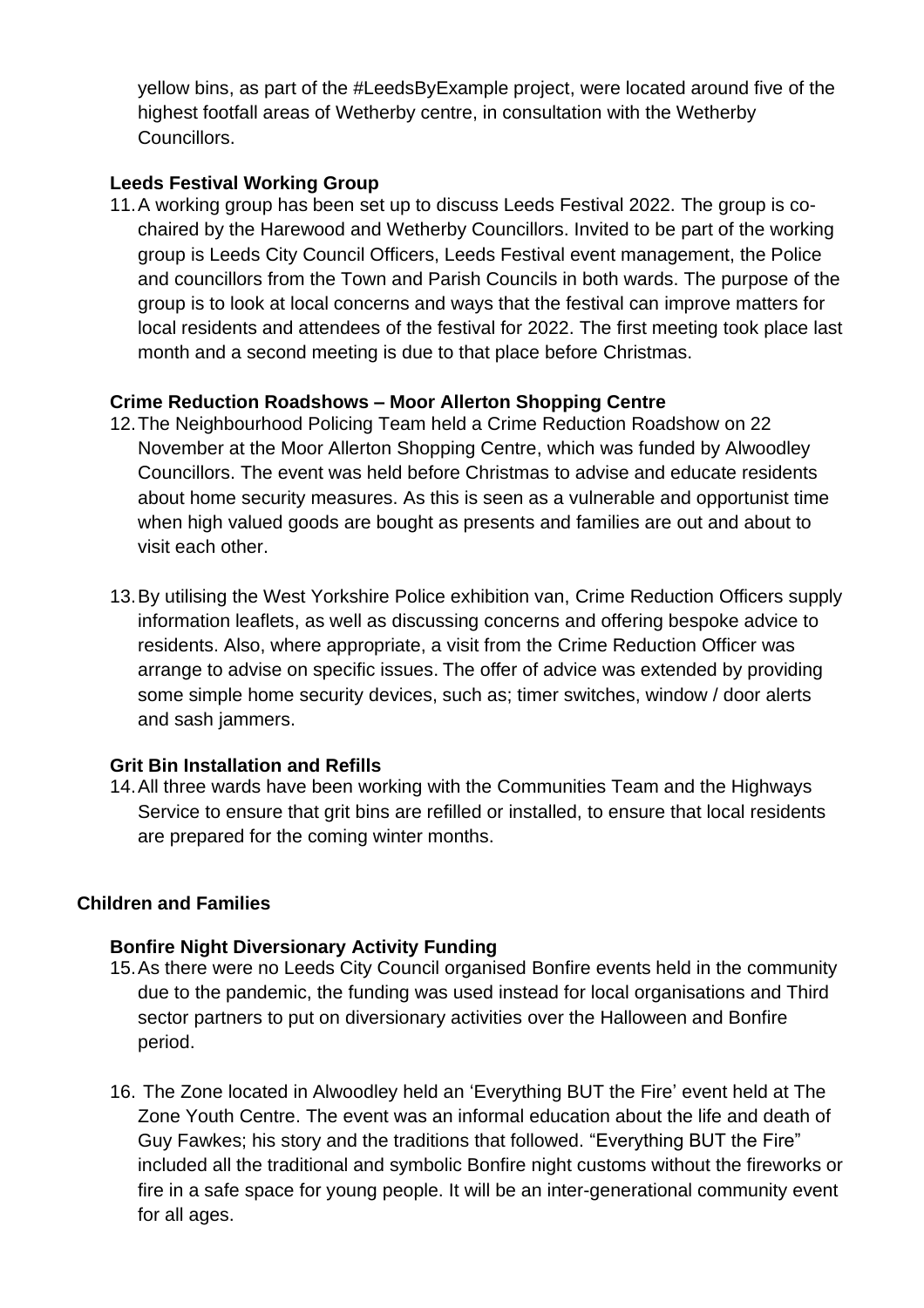- 17.Activities will included; The Story of the Gunpowder plot, the history and religious background, chocolate apple dipping and decorating, ginger bread making, firework art- canvas painting, paint throwing/splatting, wax painting, marshmallow rockets, scratch work fireworks, paper roll fireworks and other arts and crafts.
- 18.With the support of Leeds City Council through the Outer North East Community Committee, The Zone were able to provide all participants with the above activities free of charge as well as a hot meal. The Zone engaged more than 135 people.

# **Health, Wellbeing & Adult Social Care**

# **Community Volunteer Hubs**

19.Both Moor Allerton Elderly Care (MAECare) and Wetherby In Support of the Elderly (WiSE) continue to offer support to those vulnerable residents in Outer North East Leeds as part of the city's ongoing response to the Covid-19 pandemic.

# **Wetherby In Support of the Elderly**

- 20. Wetherby In Support of the Elderly have re-instigated, and added to, many of their core services and events. WiSE continue to be the operational tour hub for two thirds of Outer North East Leeds, namely Wetherby and Harewood.
- 21.Discussions are taking place that this provision will be extended into the first quarter of 2022. However, at the time of writing, nothing has been confirmed with WiSE.
- 22.WiSE have stated that they have been delighted to work with the Outer North East Community Committee and look forward to an equally strong and healthy relationship in 2022 and beyond.

# **Moor Allerton Elderly CARE**

23.During 1 August to 31 October 2021, MaeCare have delivered 16 group activities which range from the Book Group to Walking Football. The few activities that were still being delivered remotely have now stopped and resumed face to face. Sporting Memories which started during lockdown, now meets face to face for the first time in a venue that is new to MAECare, which is Alwoodley Cricket Club. MaeCare continue to operate cautiously with mitigations in place: social distancing (which limits the number of people who can meet), mask wearing, sanitising and fresh air.

# 24.Activities include:

- $\circ$  4 exercise groups with priority given to people who are Clinically Extremely Vulnerable
- o Local walks and a new Walking Buddy project
- o Singing (using telephone conferencing facilities) now stopped
- o Walking Football, 3 times a week outside; now moved indoors at Allerton Grange High School and Scott Hall Leisure Centre for the winter
- o Creative Writing at Thackrah Court with Poet James Nash
- o Sporting memories for people with dementia at Alwoodley Cricket Club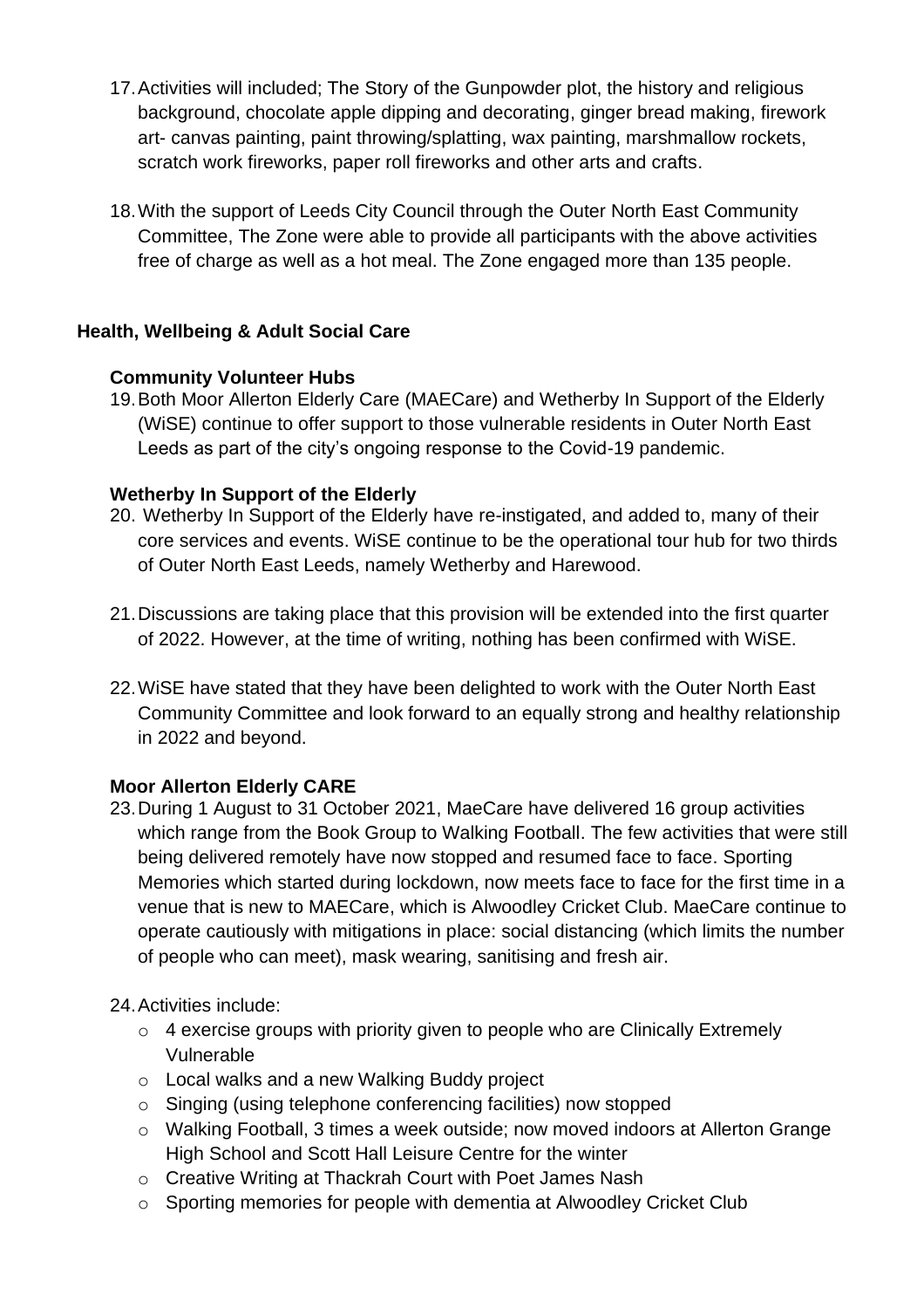- o Small support groups for 25 people living with dementia
- o Twilight Zone for 12 local residents
- o Targeted small groups (Men's Den, CAMEO and Knit and Natter)
- o Shared Tables (meals out for people at the weekend, lead by a volunteer)
- 25.Tech Wednesdays has resumed at the centre where people can receive IT support and learn how to use their devices. MaeCare, as of yet have not resumed their partnership with local schools who used to send students to support these sessions because of service user concerns about COVID rates among young people.
- 26.One to one support, mainly in the form of telephone befriending, is still being delivered to over 100 people. Over 35 people have received advice or information.
- 27.The Circles of Support service, supporting people with dementia to live independently at home and continue to do the things they used to enjoy, is seeing an increase in referrals from the Memory Support services as more people are being diagnosed.
- 28.The Lockdown Library continues with fewer people using it (11) as more people start to get out.
- 29.MaeCare have noticed more service users struggling with their mental and physical health, quite possibly, because of the last 18 months of living through a pandemic. Finding ways to support them given the service's own limits in numbers and so many other services under pressure or limited, continue to be challenging. An example of this is that referrals into mental health support services have 11 month waiting lists and the threshold for qualifying for support is very high.
- 30.MaeCare continue to deliver support through the Community Care Hub, mainly food parcels and befriending calls, although demand for the former is very low. Only one person received a food parcel.
- 31.30 people volunteered in roles as varied as phone befriending, walking buddies, walking football, newsletter delivery, database input/website updating, group support, deliveries.

#### **Ward Business**

#### **Town and Parish Council Forum**

- 32.The Town and Parish Council Forum took place on 28 October 2021. An officer from the Leeds City Council attended the forum to provide an overview and to consult with the forum about the City's Ambition Plan, and how parish and town councils can get involved in the conversation and shaping the strategy.
- 33.The Neighbourhood Policing Team attended to provide an on the work that is taking place in the wards. The police also gave an update about CERTI driving and travellers issue in the area.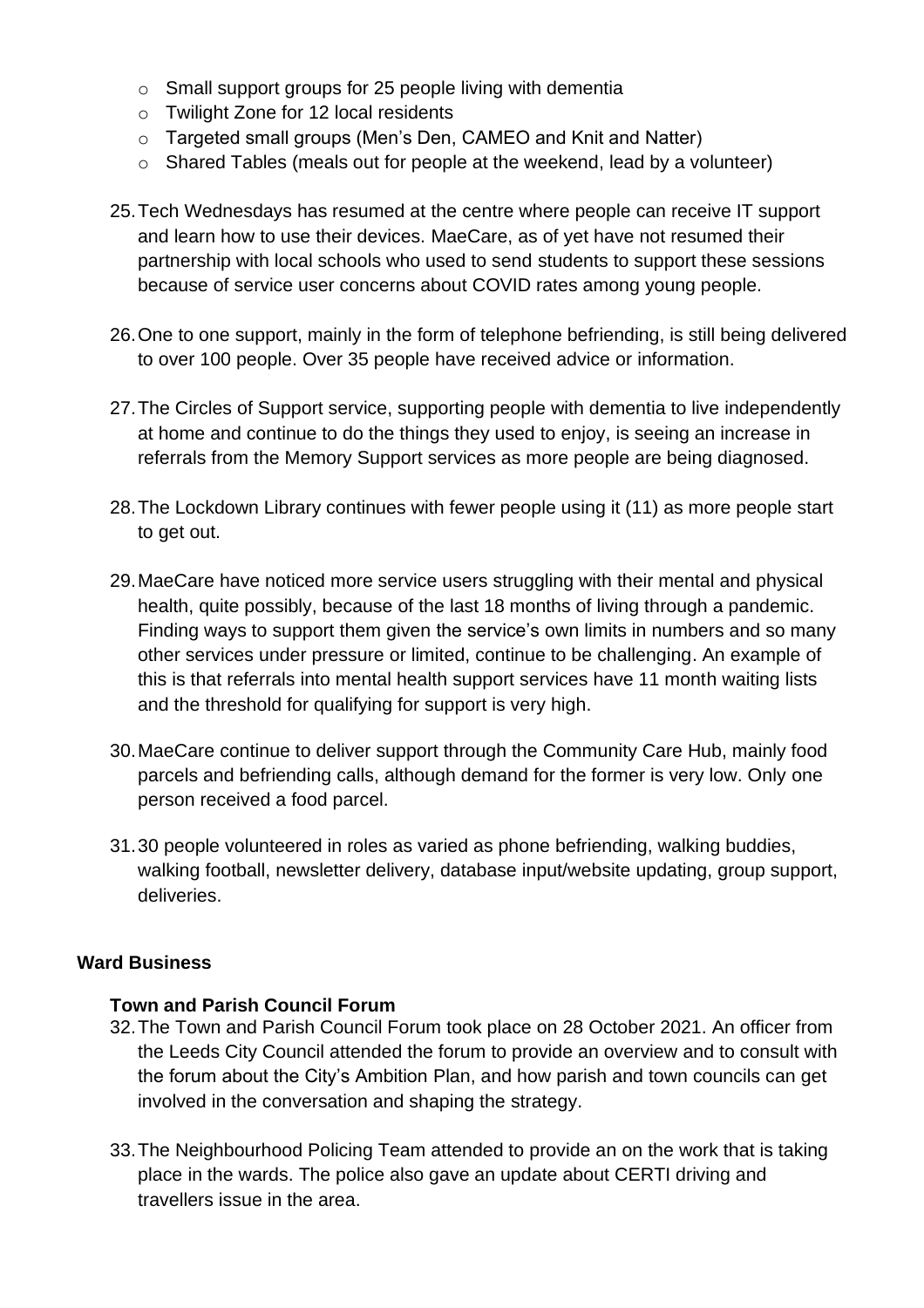### **Collingham Local Centres Programme**

- 34.The Collingham Centres Programme is now starting to pick up momentum. Back in September, the Harewood councillors met with local business owners to discuss how the Hastings parade of shops could be improved to generate more customer footfall and business. Some of the suggestions provided was to improve the car park, install public WIFI, have better signage and add planters and benches. A site visit has been planned to take place before Christmas with several Leeds City Council services, which include Highways, Parks and Countryside, Regeneration, and the Communities Team, to progress some of the suggestion made.
- 35. Plans for the Shadwell and Barwick and Elmet Local Centres Programme will start to take place in the new year.

### **Lotherton Hall**

36.The Lotherton Hall Christmas Experience is now taking place from 27 November 2021 until 2 January 2022. Steeped in traditional Christmas magic, Lotherton is pleased to announce a new and exciting festive woodland walk for 2021, not to mention Father Christmas in the Elf Village once again. The Christmas Experience is a great day out for all the family.

#### **Bonfire Night in Wetherby And Walton**

- 37.Wetherby Town Council and Walton Village Hall Committee both held community bonfire events, with firework displays and food and drink being serviced. Both organisations saw an incredible demand for the events this year, as there was a clear need to continue to resume to normal life.
- 38. Both the Town Council and Village Committee looked for ways to engage the wellbeing of the local community both young and elderly. They wanted to promote meeting together safely as the wellbeing benefits of getting together, are well known.

#### **Community Engagement: Social Media**

39.*Appendix 1,* provides information on posts and details recent social media activity for the Outer North East Community Committee Facebook page.

# **Updates from Key Services**

#### **Cleaner Neighbourhoods Team**

40.On 18 October 2021, The Cleaner Neighbourhoods Team stood down the sweepers and directed all its resourcing to de-leafing. The CNT have completed one whole sweep of the community committee area, which is covered heavily in leaves and has started the second sweep at the start of November. As the weather has been warm the leaves have been slow to drop.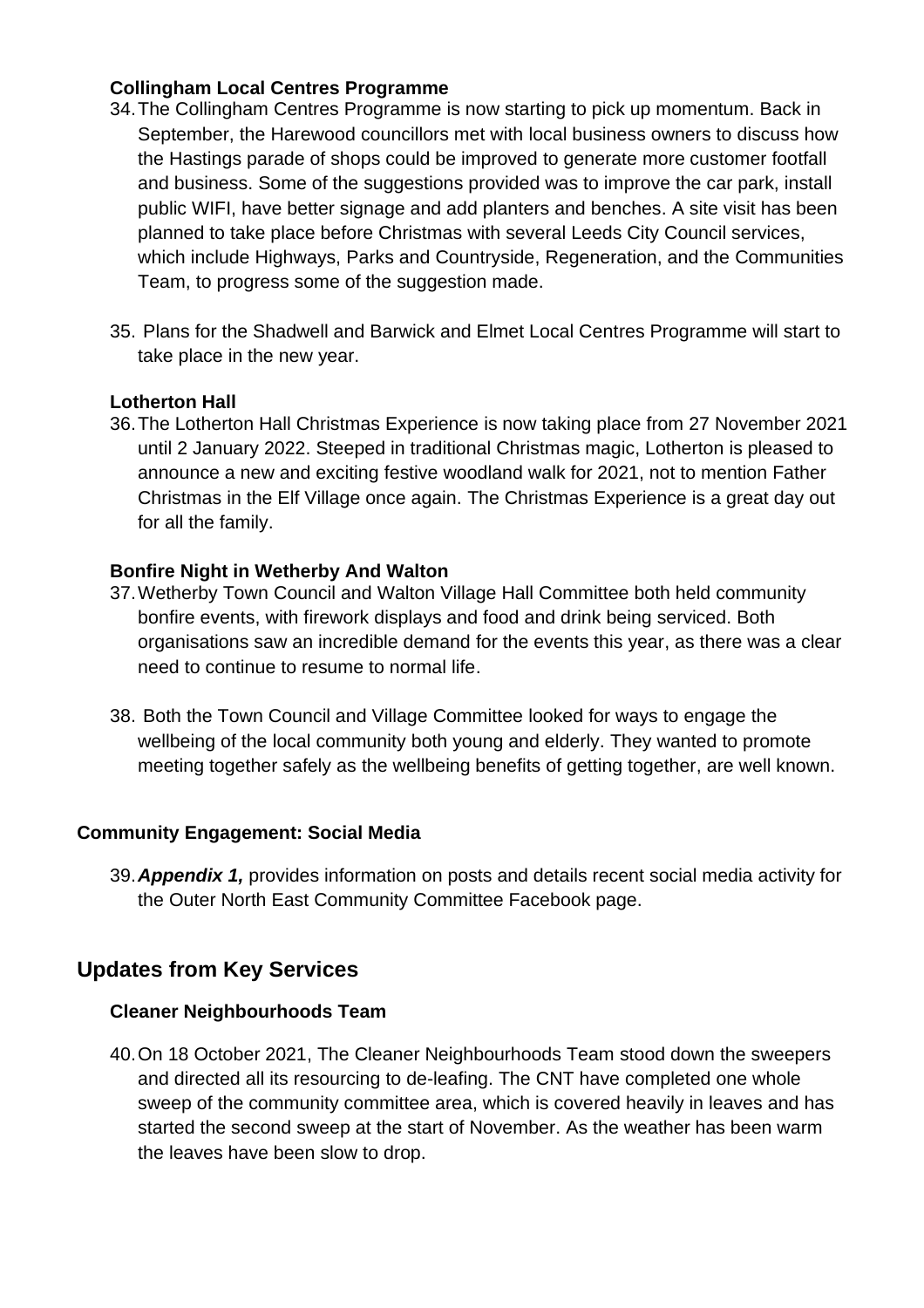- 41.The CNT are hoping for a few days of frost. As this will help the leaves fall off much quicker, allowing the service to make more of a difference, next time they are in the area.
- 42.CNT took part in the East Leeds Orbital Road closure during the night and swept the A64 on 23/24 October 2021. The service removed 38 tons of silt and detritus. The service also worked a nightshift on the weekend of 5 November on the A58. The aim of the service is to clean up the two bends just outside Wetherby first, then concentrate on the straight section.
- 43.The Recycling on the Go bin have been put in place. The use of the bins has not had the expected take up in the first few weeks. However, it is still early doors and the uptake of the bins is being monitored.
- 44.The service is wating for some new bins to be delivered and these will be used to replace existing bins. Priority would be the post mounted ones first and the bin outside Londis in Boston Spa.

### **Public Health**

45.As Leeds moves towards the colder winter months and more people move in doors it is essential that residents in Leeds follow the advice provided.

#### **Vaccinations in Leeds.**

- 46.When local residents are called for their vaccination or 'booster jabs' it is extremely important they attend to help reduce infection rates within Leeds so we can return to a normal life as soon as possible.
- 47.If any local community members have any fears or anxiety about receiving the vaccination they can talk to their local doctor, health professional, LCC Public Health officer or visit these approved information site.
	- o [Coronavirus \(COVID-19\) vaccine -](https://www.nhs.uk/conditions/coronavirus-covid-19/coronavirus-vaccination/coronavirus-vaccine/?utm_campaign=coronavirus_grants&utm_medium=paid_searchl&utm_source=google&utm_content=keyword&gclid=CjwKCAjwmv-DBhAMEiwA7xYrdz-Zvq6b2aKRZVvtkvxZr96fU7Ny6TGyiwTuPuS-nRDhjR6_Svl_XRoCpT4QAvD_BwE) NHS (www.nhs.uk)
	- o <https://www.leedsccg.nhs.uk/health/coronavirus/covid-19-vaccine/>

#### **Covid-19 response summer months and moving into autumn/winter**

- 48.Even though ward infection rates have started to stabilise Public Health England and the World Health Organisation have cautioned that there is no reason for complacency. The situation has been dynamic and will likely change again as we move towards the winter months. As the Leeds vaccination programme moves a pace and we move down the age groups, infections become concentrated in these lower age groups. The response of the NHS, Leeds City Council and Third Sector partners has been rapid and ongoing since the start of the pandemic.
- 49.Over the summer two vaccinations centres had been offering two different vaccination choices one for forties and above and then at another site for 18 above. Additional mobile testing centres have been set up. On top of this young people in the hospitality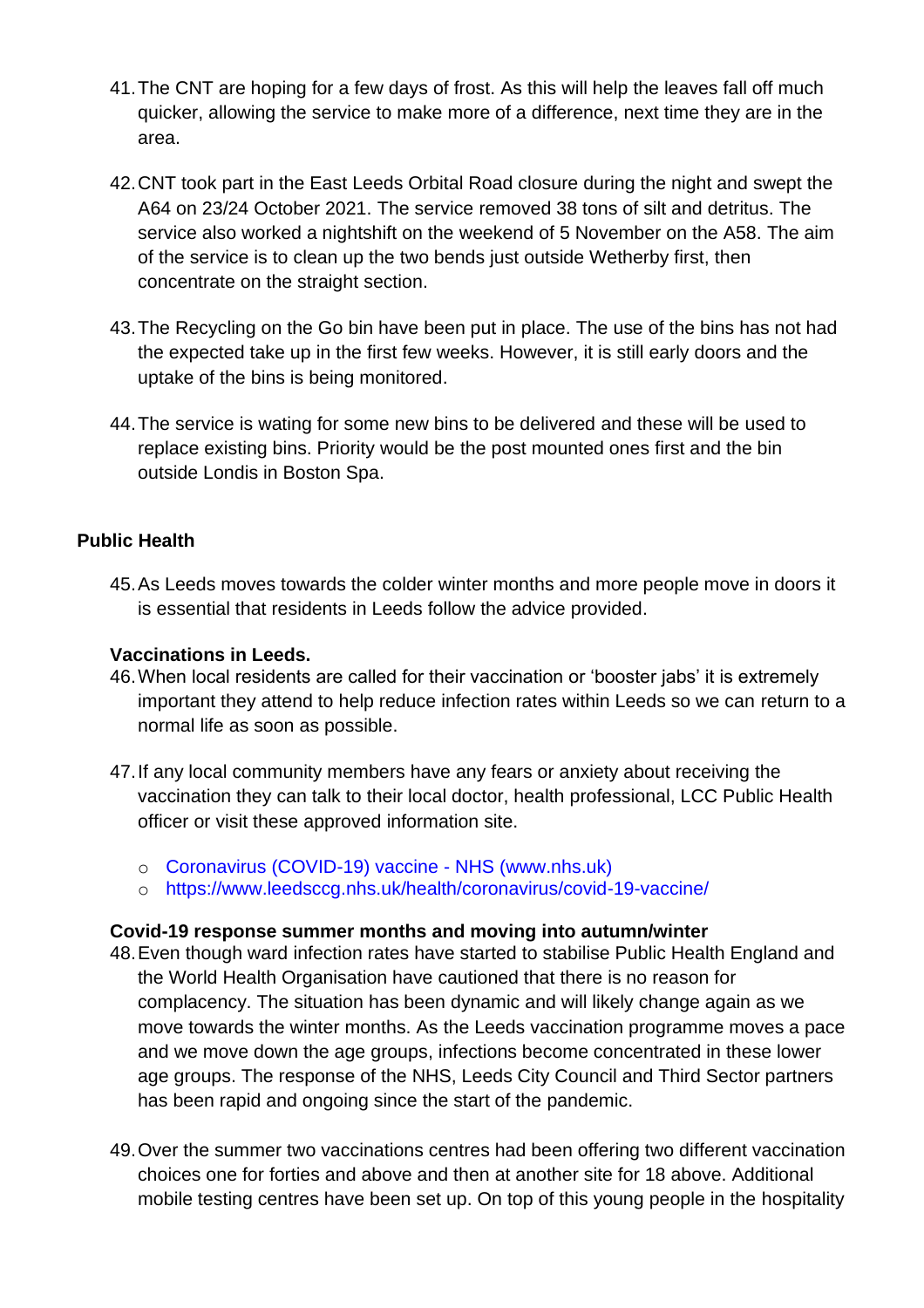industry, night-time economy, food retail, universities, schools, colleges, and further education venues have been targeted via campaigns, student ambassadors, halls of residency representatives and social media to take up the vaccination offer. Leeds City Council and its Public Health teams would strongly advise all young people who are eligible for a vaccination to take up the offer of this immediately. The strong message from the NHS and government is don't wait get vaccinated now.

50.Everyone 16 years of age and older is eligible for a vaccination now. Visiting the website (Leeds Clinical Commissioning Group) below will let local residents where the vaccination centres are. [Walk-in vaccination clinics -](https://www.leedsccg.nhs.uk/health/coronavirus/covid-19-vaccine/walk-in-clinics/) NHS Leeds Clinical [Commissioning Group \(leedsccg.nhs.uk\)](https://www.leedsccg.nhs.uk/health/coronavirus/covid-19-vaccine/walk-in-clinics/)

# **Information for Vegan and Vegetarians wanting to receive the Covid-19 vaccination.**

- 51.There have been a number of requests for advice and information from the Vegetarian and Vegan Community. Below are some useful links that will helpfully support our local residents from this community make an informed decision. This is specifically aimed at people who follow a Vegetarian or Vegan lifestyle.
	- o [Advice for people who follow a vegetarian or vegan lifestyle -](https://www.leedsccg.nhs.uk/health/coronavirus/covid-19-vaccine/information-for-local-communities-about-covid-19-vaccine/advice-for-people-who-follow-a-vegetarian-or-vegan-lifestyle/) NHS Leeds [Clinical Commissioning Group \(leedsccg.nhs.uk\)](https://www.leedsccg.nhs.uk/health/coronavirus/covid-19-vaccine/information-for-local-communities-about-covid-19-vaccine/advice-for-people-who-follow-a-vegetarian-or-vegan-lifestyle/) (NHS Leeds Clinical Commissioning Group)
	- o [Covid-19 Vaccines Info | Vegetarian Society \(vegsoc.org\)](https://vegsoc.org/lifestyle/covid-19-vaccines/) (Vegetarian Society)
	- o [Vegan Society response to Covid-19 vaccine | The Vegan Society](https://www.vegansociety.com/news/news/vegan-society-response-covid-19-vaccine) (Vegan Society)

# **Key messages:**

- 52.As we enter a new phase of living with the virus, with very few restrictions in place, here are some updated key messages that capture the national messages combined with local messaging from our Director of Public Health.
	- o Thank you to everyone who has done their bit taking up the extra testing and getting the COVID vaccine here in Leeds.
	- o Covid-19 continues to be a feature of our lives, so this last step on the roadmap is around learning to live with it and manage the risk to ourselves and others.
	- o Rates of Covid infection are high and continue to rise therefore we should continue to be cautious, help to reduce the risk of spread and protect people at highest risk of serious illness.
	- o The advice is to continue to wear a mask in enclosed and crowded spaces such as public transport. Some organisations, e.g., health and social care, will ask you to wear a mask.
	- o You no longer need to work from home if you can, but the recommendation is for a gradual return over the summer.
	- $\circ$  To keep yourself and others safe, try and limit the contact you have with people you do not usually live with, including keeping the number of people and the time you spend with them low, and not getting too close to them.
	- o Where possible, meet outdoors and let fresh air into homes and other enclosed spaces.
	- o Many people will be excited about the return to the way things were before Covid, whilst others, including those more vulnerable, maybe more cautious. Think of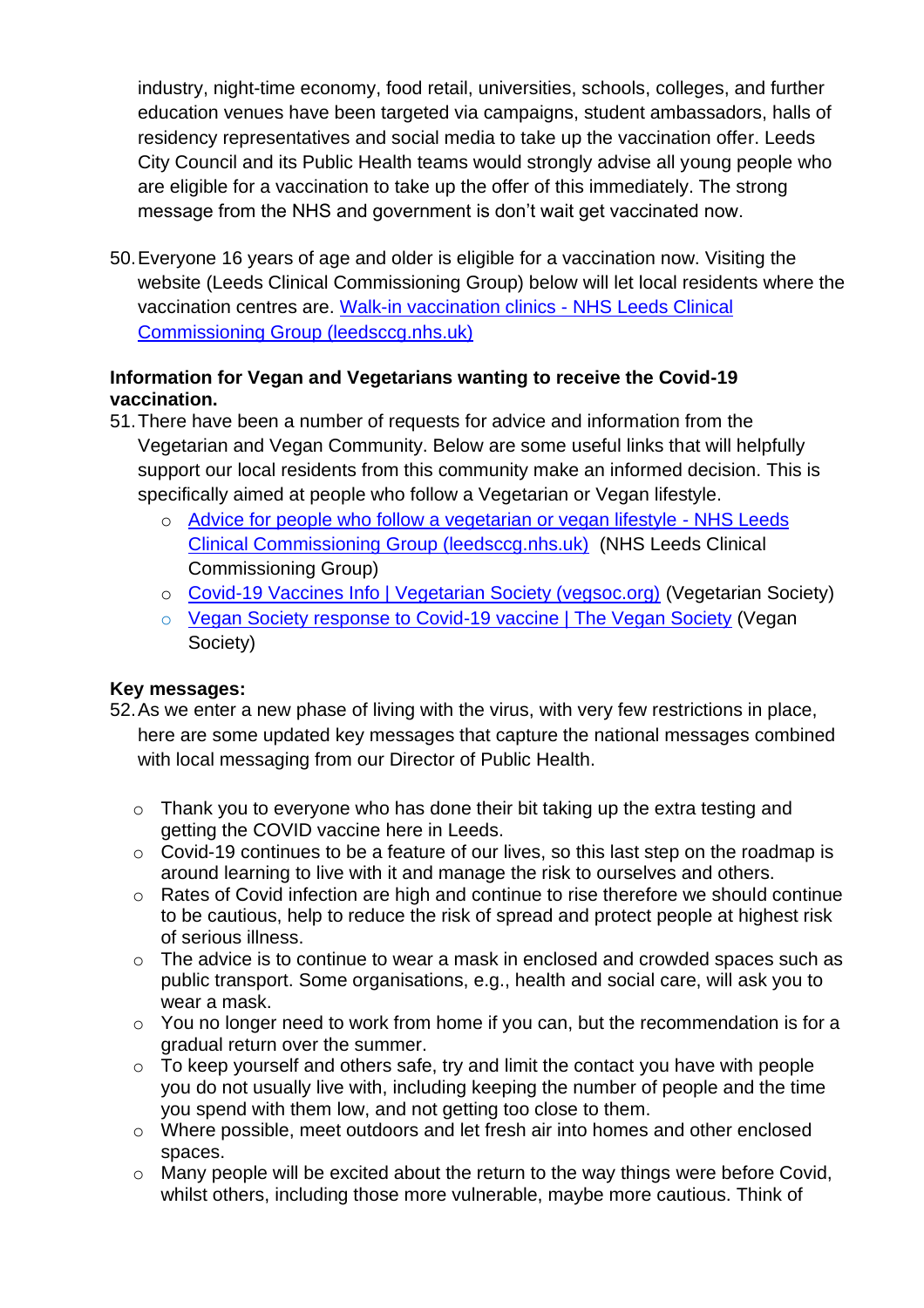others when making your own decisions about when to wear a mask and social distance.

- o Please get both doses of the vaccine when called to make sure you have the highest level of protection.
- $\circ$  It is also really important that we all continue to reduce the risk of spread by washing hands, getting tested if you have symptoms, and isolate if advised to do so.
- o **#TogetherLeeds #LivingwithCovid**

# **Uptake of Long Covid-Support Services**

53.Work is currently underway to encourage local people across all Leeds city wards to understand and identify if present Long Covid-19 symptoms as appropriate and then seek help through their local GP service. Uptake is low within some of our wards which is nothing to be alarmed about as cases are proportionally low across the city. However, we would like any local residents who feel they may have symptoms to access the service. There is a Leeds City Council Public Health information sheet attached with more detail from the Long-Term Conditions Team.

# **General Information-Vaccinations in Leeds (Continued)**

- 54.When local residents are called for their vaccination it is extremely important, they attend to help reduce infection rates within Leeds so we can return to a normal life as soon as possible.
- 55.If you are aged 18 or over, and have not yet had a vaccination, you may get a letter or text from the NHS national booking system inviting you to make an appointment at a community vaccination centre. [How will I get my vaccine? -](https://www.leedsccg.nhs.uk/health/coronavirus/covid-19-vaccine/how-will-i-get-my-vaccine/) NHS Leeds Clinical [Commissioning Group \(leedsccg.nhs.uk\)](https://www.leedsccg.nhs.uk/health/coronavirus/covid-19-vaccine/how-will-i-get-my-vaccine/)
- 56.The centres in Leeds currently on the national booking system are:
	- o Elland Road Stadium
	- o Village Hotel North, 186 Otley Road, Headingley, Leeds, LS16 5PR
	- o South Leeds Village Hotel, Capitol Boulevard, Tingley, Leeds, LS27 0TS
	- o Superdrug, Merrion Centre, Leeds, LS2 8NG
	- o Seacroft Pharmacy, 68 York Road, Leeds, LS14 6DX
	- o Wellfield Pharmacy, St Mary's Parochial Hall, N Lingwell Rd, Middleton, Leeds, LS10 3SP
	- $\circ$  The Pharmacy Group Chapeltown, The Reginald Centre, 263 Chapeltown Road, Leeds, LS7 3EX
	- o The Pharmacy Group Little London / Woodhouse, Unit 2 Oatland Retail Park, Oatland Drive, Leeds, LS7 1ST
- 57.If any local community members have any fears or anxiety about receiving the vaccination they can talk to their local doctor, health professional, LCC Public Health officer or visit these approved information site.
	- o [Coronavirus \(COVID-19\) vaccine -](https://www.nhs.uk/conditions/coronavirus-covid-19/coronavirus-vaccination/coronavirus-vaccine/?utm_campaign=coronavirus_grants&utm_medium=paid_searchl&utm_source=google&utm_content=keyword&gclid=CjwKCAjwmv-DBhAMEiwA7xYrdz-Zvq6b2aKRZVvtkvxZr96fU7Ny6TGyiwTuPuS-nRDhjR6_Svl_XRoCpT4QAvD_BwE) NHS (www.nhs.uk)
	- o <https://www.leedsccg.nhs.uk/health/coronavirus/covid-19-vaccine/>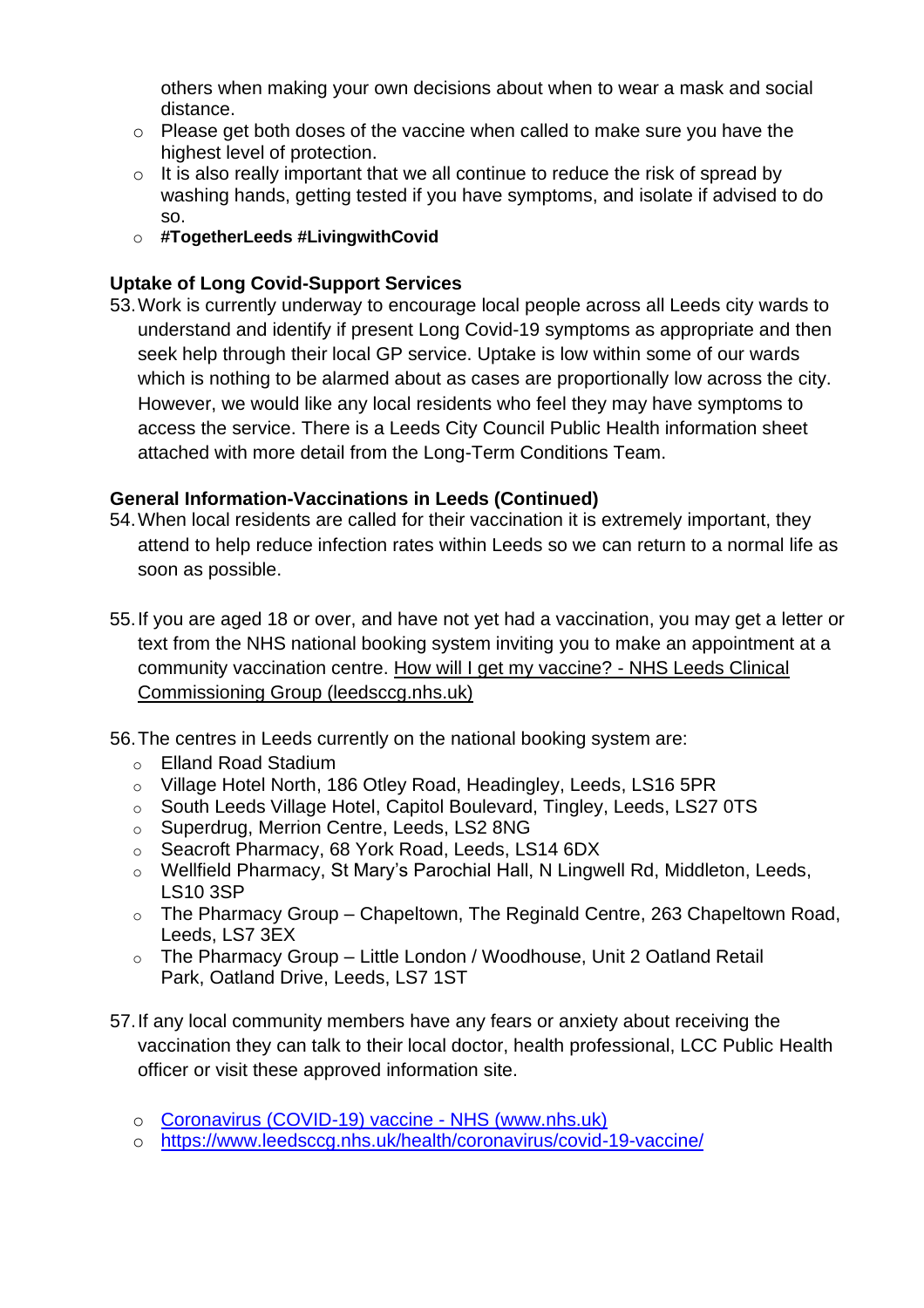# **Anti-Social Behaviour**

- 58.Leeds Anti Social Behaviour Team are now back to normal working as far as customer interaction is concerned and in accordance with risk assessments before visiting people in their homes. Staff are now attending offices two / three days per week combined with working from home at other times.
- 59.LASBT currently have 15 active ASB cases in the area. The majority of these are issues between neighbours and generally involve domestic noise nuisance or at least have started out as that. There are no trends around case type or location.
- 60.The emerging seasonal issue of firework misuse has been prevalent over recent weeks and some targeted visits took place to known offenders, in the run up to the bonfire night period to issue warnings and or words of advice.
- 61.The service is aware of motorbike/quad bike nuisance and this is an issue right across the city and are looking at putting in place a Public Space Protection Order across the city to prevent the nuisance use of all motor vehicles, like the on currently in place in Bradford.
- 62.The issue of the rough sleeper in Wetherby is causing some concerns amongst the community and the service are in the process of arranging a multi agency professionals meeting to discuss ways forward to get him to engage with support services and consider any potential enforcement.

# **Housing Management**

- 63.Estate walkabouts are now back to normal running and all ward members should have received their regular invites from the Housing Officer to attend these if they wish to do so.
- 64.The service is currently supporting Wetherby Lions by housing Santa's Sleigh free of charge and as they are assisting with the Covid vaccinations, Housing Management have agreed to allow them to utilise the space for longer – also free of charge as a good will gesture.
- 65.The Team Leader for Housing Management has nominated Wetherby in Support of the Elderly for a chance to win £1,000 from Ecclesiastical, an insurance group who have set up a foundation called "Movement for Good". They Ecclesiastical are running a campaign to give away £1000 to ten charities a day for the 12 days run up to Christmas – so they are giving away a total of £120,000.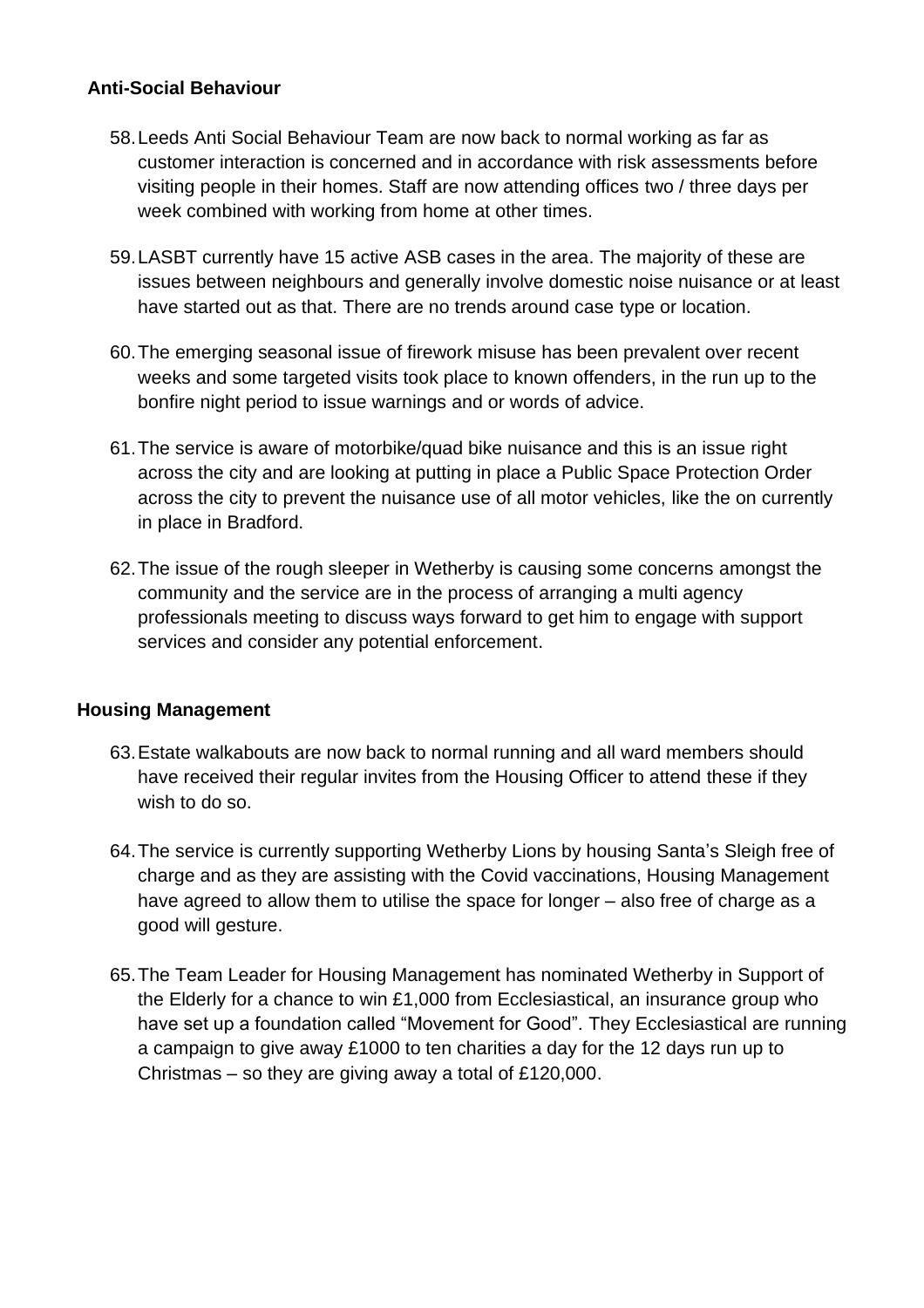# **Housing Advisory Panel**

# **Approved Bids Progress**

- 66.**Thorner Youth Provision -** Started early September with good attendance. The facilitators are keeping a diary for end of project evaluation. Parental consent permitting.
- 67.**Moortown West Community Association -** approved First Aid Course looking at the young. Mini First Aid offers a range of classes across the UK for all the family; parents, grandparents, carers and for children as young as three years old, training them in basic and life-saving first aid. This will be 12 courses of 2 hours each. Mini First Aid will then donate an automated external defibrillator with training.
- 68.**Moortown West Community Association -** Approved ICT equipment for the group administration.
- 69.**Cranmer Bank Recreation Ground -** Approved for tree planting. To plant 11 to 12 established native heavy varieties to cut vehicular access to playing field. Additional fencing with gate to allow maintenance crews being investigated.

# **Future Bids in Consideration**

70.**Syke Road Garages, Wetherby –** method to stop parking on grass

- 71.**Blackwood House, Darkwood Way, Shadwell (Harewood) –** issues of ASB. There is lots of overgrowth and cover for ASB to take place.
- 72.**Sandringham Drive, Shadwell (Harewood) –** parking on grass
- 73.Outer North East budget as of end of October £10,898. There are two meetings left.  $(21/22$  budget = £22,878.83)

| <b>Budget by Ward Area</b> | Number of<br>projects<br>submitted | <b>Number of</b><br>projects<br>approved | Amount<br><b>Committed by</b><br>Panel | % committed |
|----------------------------|------------------------------------|------------------------------------------|----------------------------------------|-------------|
| Alwoodley                  | 6                                  | 4                                        | £<br>10,620.00                         | 46.42%      |
| Wetherby                   | 0                                  | 0                                        |                                        | 0.00%       |
| Harewood                   |                                    |                                          | 1,360.00<br>f                          | 5.94%       |
| <b>MultipleONE</b>         | O                                  | 0                                        | f                                      | 0.00%       |
| <b>AIIONE</b>              | Ω                                  | 0                                        |                                        | 0.00%       |

#### **Breakdown of spend so far**

|            | Ward              | Number of LCC Homes | % Homes | % as guide equates |
|------------|-------------------|---------------------|---------|--------------------|
| <b>ONE</b> | 2,514   Alwoodley | 1.161               | 46%     | £10,524.26         |
|            | Harewood          | 507                 | 20%     | £4,575.80          |
|            | Wetherby          | 846                 | 34%     | £7,778.86          |
|            |                   |                     |         |                    |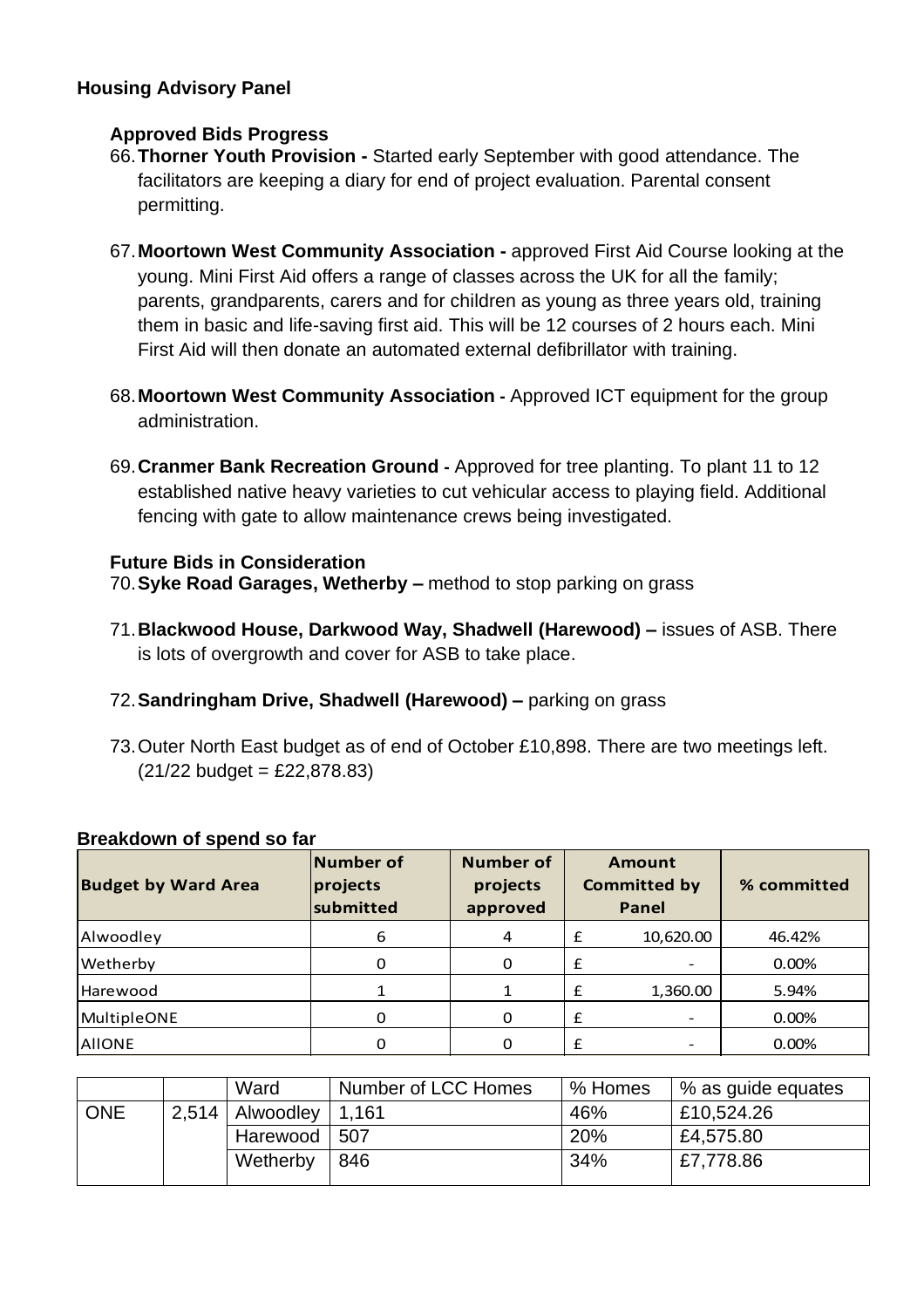### **Community Hubs & Libraries**

### **Moor Allerton Community Hub and Library**

- 74.Hearing Aid Clinic restarted on 28 October at 1.30pm to 3pm. it takes place every fourth Thursday of the month. This enables customers to have their hearing aids serviced and repaired free of charge. It is great to have this popular and vital service back in the Community Hub.
- 75.Money Buddies Sessions restart on 25 October every Monday at 1pm to 4pm. This is a drop in service where customer can access financial and debt advice and also receive representation on specific issues.
- 76.The hub hosted an exhibition giving the History of The Irish in Leeds during the month of September in conjunction with Irish Health and Home.
- 77.The Digital Drop Ins started on 8 November and is hosted by our Community Librarian team. Advice on all manner of digital queries can be given by staff. Customers will be able to bring in their own devices and get help on digital queries specific to these.
- 78.On November 6, the new Film Club started where children were treated to a showing of a Marvel Film. Ten children attended and thoroughly enjoyed the cinematic experience. This will be a monthly event moving forward.
- 79.The popular Rhyme and Storytime sessions restarted on Tuesday 16 November these are held weekly every Tuesday 10.30am to 11.30am.
- 80.The Hub is now back to the full opening hours;

Monday - Thursday 9am - 7pm Friday 9am - 5pm Saturday 10am - 4pm

#### **Wetherby One Stop Centre and Library**

- 81.Tuesday 26 October 11am to 12pm Junk Modelling event was held. Themed on Halloween and creating a machine out of recyclable materials. This was attended by ten children and parents and proved extremely popular.
- 82.Digital Drop Ins took place on 27 October and 24 November and was hosted by our Community Librarian team. Advice on all manner of digital queries can be given by staff. Customers will be able to bring in their own devices and get help on digital queries specific to these.
- 83.The popular Rhyme and Storytime sessions restarted on 17 November and they will run every Wednesday form 1.30pm to – 2.30pm.
- 84.The library is back to full opening hours which are;

Monday, Tuesday, Thursday & Friday 9am - 5pm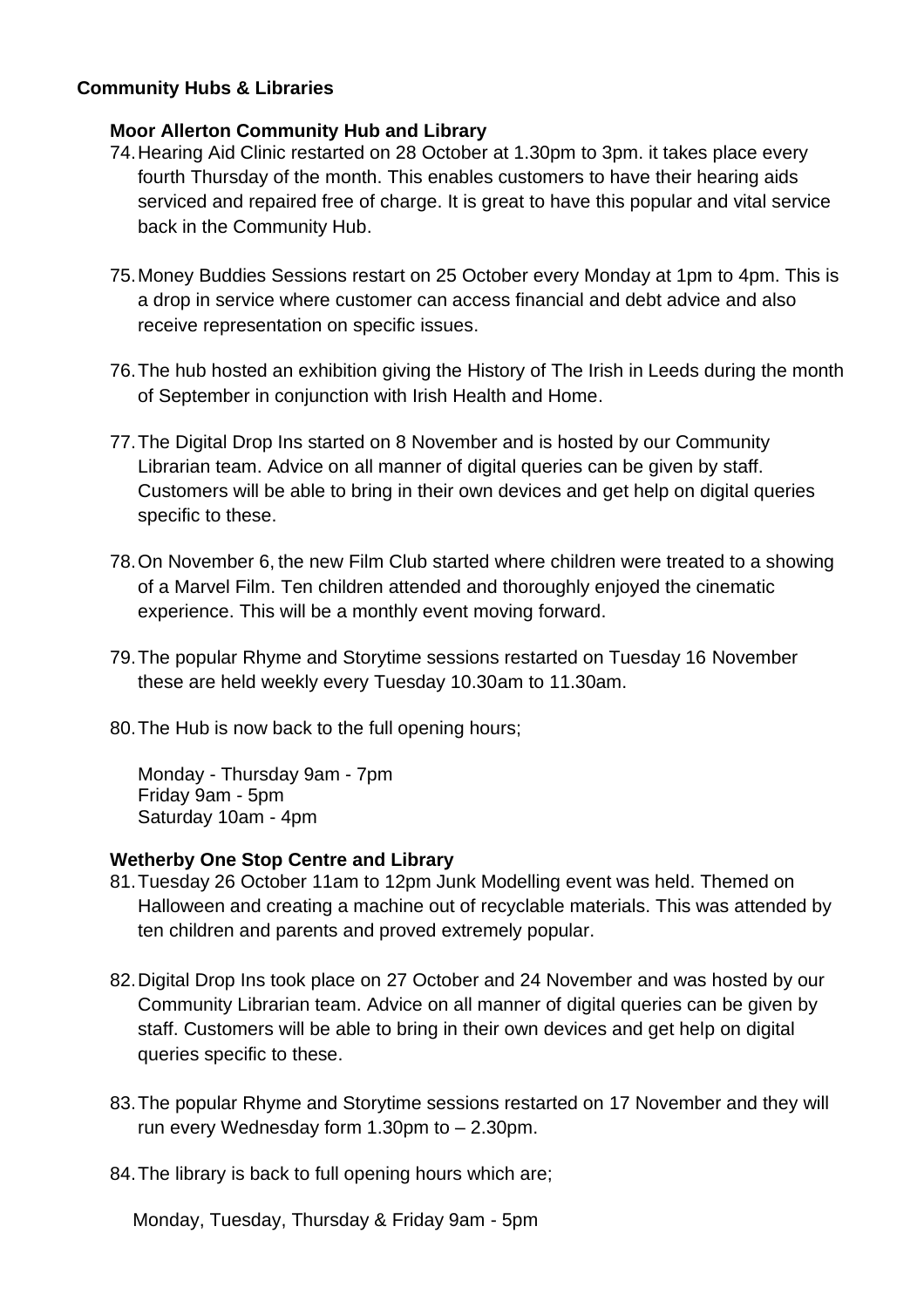Wednesday 9am -7pm Saturday 10am - 4pm

# **Corporate Considerations**

### **Consultation and Engagement**

85.The Community Committee has, where applicable, been consulted on information detailed within the report.

### **Equality and Diversity/Cohesion and Integration**

86.All work that the Communities Team are involved in is assessed in relation to Equality, Diversity, Cohesion and Integration. In addition, the Communities Team ensures that the wellbeing process for funding of projects complies with all relevant policies and legislation.

### **Council Polices and City Priorities**

- 87.Projects that the Communities Team are involved in are assessed to ensure that they are in line with Council and City priorities as set out in the following documents:
	- 1. Vision for Leeds 2011 30
	- 2. Best City Plan
	- 3. Health and Wellbeing City Priorities Plan
	- 4. Children and Young People's Plan
	- 5. Safer and Stronger Communities Plan
	- 6. Leeds Inclusive Growth Strategy

#### **Resources and Value for Money**

88.Aligning the distribution of community wellbeing funding to local priorities will help to ensure that the maximum benefit can be provided.

# **Legal Implications, Access to Information and Call In**

89.There are no legal implications or access to information issues. This report is not subject to call in.

#### **Risk Management**

90.Risk implications and mitigation are considered on all projects and wellbeing applications. Projects are assessed to ensure that applicants are able to deliver the intended benefits.

# **Conclusions**

91.The report provides up to date information on key areas of work for the Community Committee.